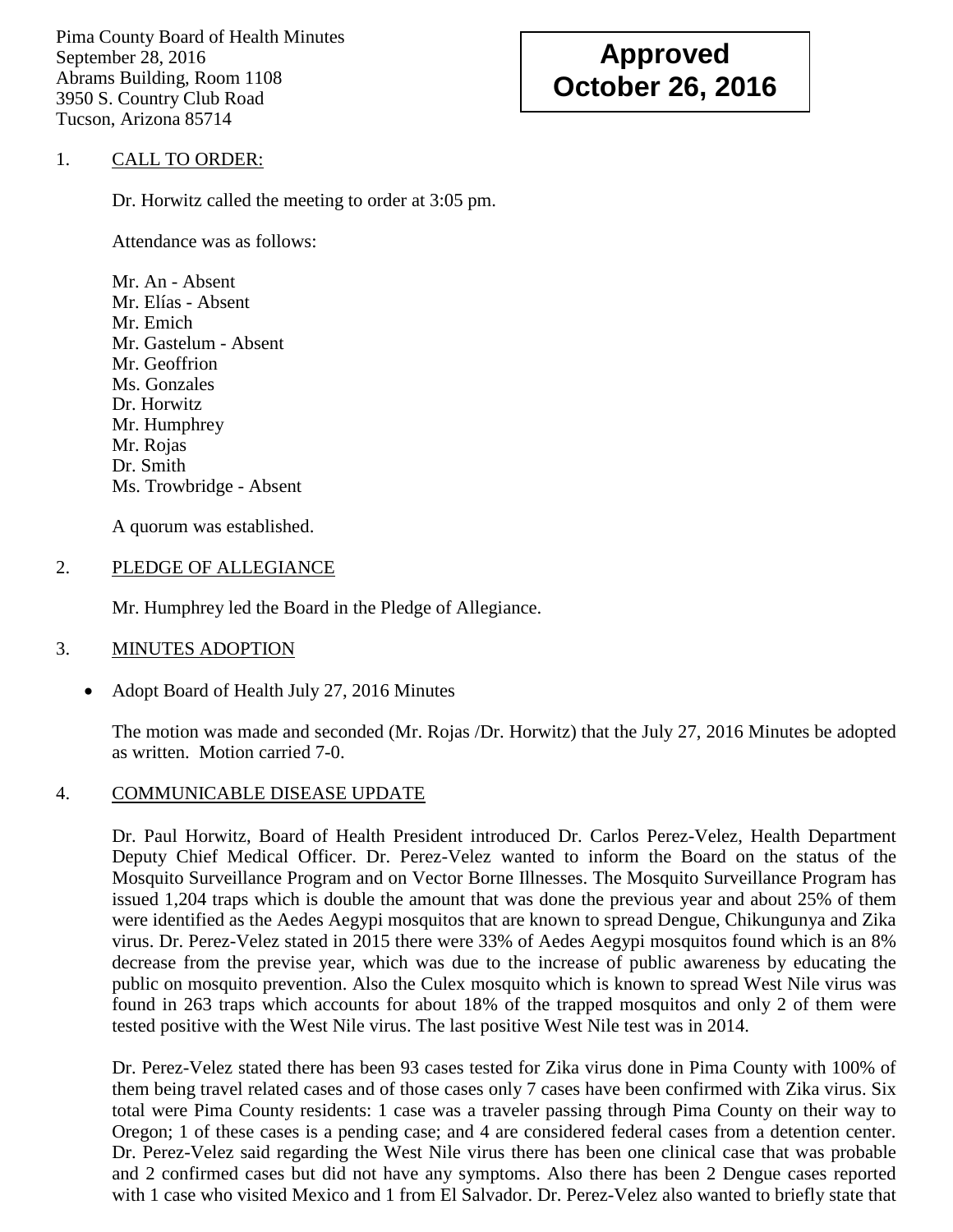they are in connection with the Mexican government in regards to the epidemiology surveillance system and have learned they have now reported 4 Zika virus cases in a town in San Miguel, Mexico.

#### 5. NATIONAL PUBLIC HEALTH DEPARTMENT ACCREDITATION UPDATE

Dr. Paul Horwitz, Board of Health President informed the Board members that Alan Bergen, Program Manager Senior would be sitting in place of Dr. Francisco García, Health Department Director at this meeting. Alan Bergen also presented on the National Public Health Department Accreditation Update. Mr. Bergen provided the Board with an article from the (CDC) Centers for Disease Control and Prevention that released results on the first evaluation that was on Public Health Accreditation. Mr. Bergen wanted to update the Board on the current status of the Public Health Accreditation Program as of May 2016. There is approximately 2,500 governmental Health Departments in the U.S and of the that number 134 Health Departments have achieved a 5-year accreditation, 176 Health Departments are currently in the formal process of pursing accreditation, 42 states and the District of Columbia have at least one accredited Health Department and approximately half of the U.S. population or nearly 167 million people are covered by an accredited health department. There is currently 4 Health Departments within Arizona that are accredited. In addition, Florida is a centralized state in which the employees of all 67 local Health Departments are employees of the state, achieved accreditation for the entire integrated Local Public Health Department system in the state.

Mr. Bergen stated that the Public Health Accreditation Board (PHAB) contracted with NORC at the University of Chicago to conduct evaluations to identify opportunities to improve the accreditation process and to understand the impact of accreditation that was conducted from October 2013 through January 2016. The evaluation design was done through 52 surveys from Health Departments that had been accredited for 1 year, 18 Health Department personnel and stakeholders were interviewed and 3 focus groups were held by personnel and stakeholders. The survey findings helped the Health Departments stimulated quality and performance improvement opportunities, better identify strengths and weaknesses, document the capacity to deliver the Ten Essential Public Health Services, stimulated greater accountability and transparency, improve the management processes used by the leadership team and to the quality improvement processes derived from decisions made and create a strong culture of quality. The focus group and interview findings improved visibility, credibility, and reputation among community partners, board of health, and public health peers. Improved identification and use of evidence-based programs and metrics, increased cross-department collaboration and increased opportunity to evolve from periodically using quality improvement to viewing improvement and data-driven performance management as part of standard operations. The Public Health implication from accreditation has the potential to strengthen cross-cutting capacities and infrastructure, foster engagement in quality improvement, improve ability to identify organizational weaknesses, strengthen management processes, improve accountability.

# 6. EVERY STUDENT SUCCEEDS ACT; GETTING HEALTH BACK INTO SCHOOLS

Dr. Paul Horwitz, Board of Health President, introduced Brian Eller, Program Coordinator, who informed the Board of the new Every Student Succeeds Act (ESSA) legislation. The United States Congress passed (ESSA) in December 2015, reauthorizing the Elementary and Secondary Education Act (ESEA) of 1965. President Obama signed the bill into law on December 10 which replaces No Child Left Behind as the legislation that guides the Department of Education will provide states with more local control over federal funding. Health and Physical Education can now be funded with federal funds according to ESSA, putting them on a level playing field with other "Well-Rounded Education" academic subjects. This funding will only be provided if the State Department of Education and Local School Districts decide it is appropriate. Mr. Eller stated that the (ADE) Arizona Department of Education is working to create a state plan under ESSA that will represent Arizona stakeholders'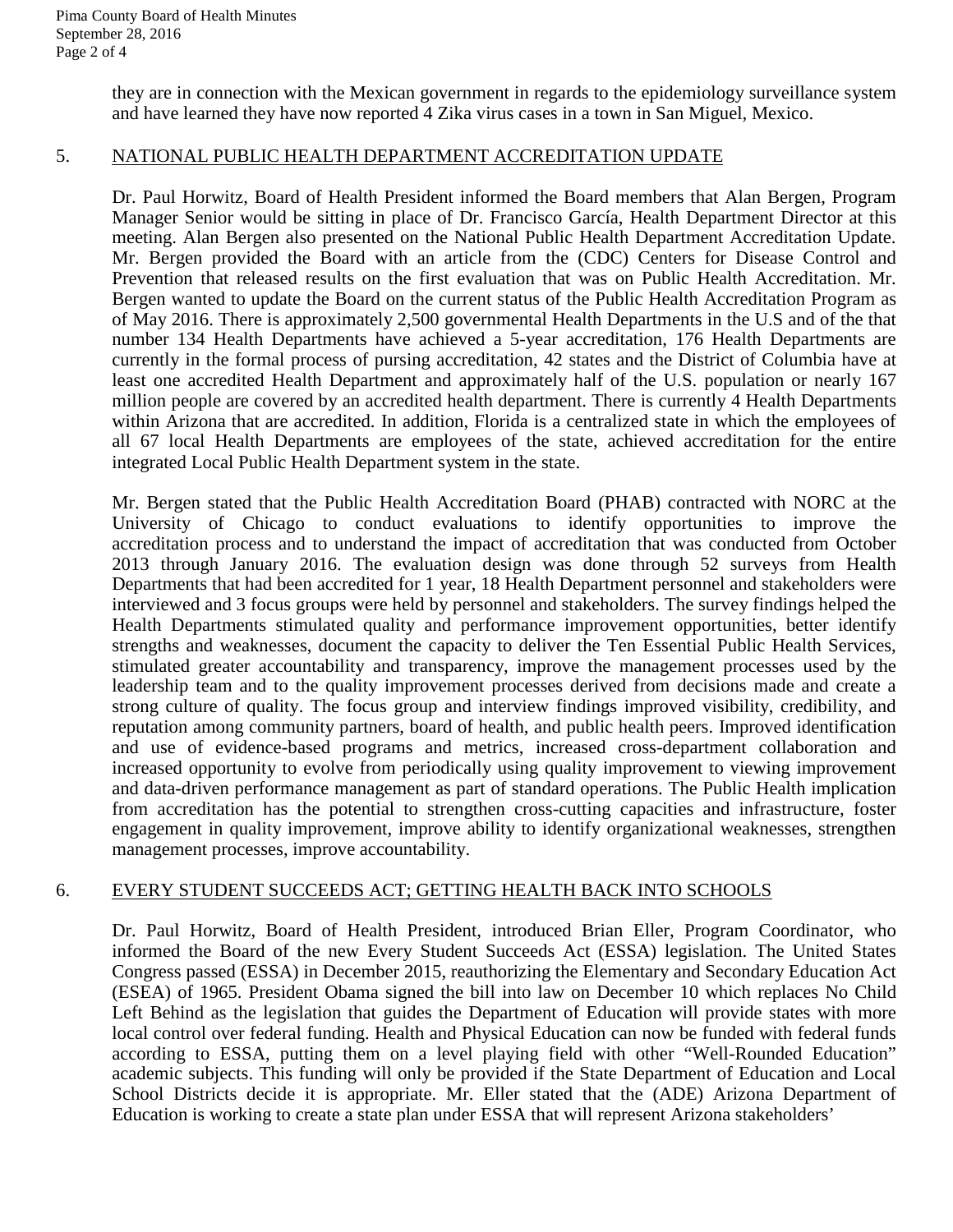feedback and will serve the best interests of Arizona students by providing them with the quality education they deserve. The Arizona Department of Education's, "AZ Kids Can't Wait!" is the detailed blueprint for how ESSA will roll out in our state. There are several detailed actions that are critical for the Health Department to provide feedback on.

Mr. Eller has asked the Board to submit formal comments and recommendations on the Arizona State draft of ESSA. Mr. Eller would like to submit a proposal to add the following; 1) Standards based Health Education at K-12 levels of instruction, 2) Use of standards-based Physical Education to support Comprehensive School Physical Activity Programming, 3) School/Community partnerships that keep the whole child in mind, and 4) comply with federal regulations to develop and implement a strong local wellness policy. Mr. Eller would also encourage the Board to propose to ADE to allow students time to eat nutritious meals at school, increase the number of minutes students receive for daily recess, increase access to fresh and healthy food for use in schools and implement a comprehensive school physical activity program. The Board was honored to have an opportunity as a public stakeholder in Health to provide feedback.

The motion was made and seconded (Dr. Horwitz / Mr. Geoffrion) that the Board will approve Mr. Eller's letter with a few added changes and to also copy Governor Douglas Ducey and Senator Sylvia Allen, Chairwoman, Senate Education Committee. The motion carried unanimously 7-0.

#### 7. NEEDLE EXCHANGE UPDATE

Dr. Paul Horwitz, Board of Health President introduced Miguel Soto, HIV Program Coordinator to the Board. Mr. Soto briefly addressed Pima County's history on drug use and informed the Board that Arizona is ranked 6th highest in the nation for individuals misusing prescription medication and Pima County has over 300 drug overdoses per year. In early 1996 the City of South Tucson approached the local police and the Health Department about the increase of syringes in public areas. After a series of meetings, the Health Department suggested a syringe exchange program. In conjunction with the City of South Tucson Police Department, the Life Point Exchange program began operation in the fall of 1996. Preliminary funding was provided by a private organization. Life Point began with mobile services being offered at two sites, one at 22<sup>nd</sup> and I-10 and the other at Speedway and Main Street. Each location was chosen due to the high incidents of drug use. In 2010 the program was moved indoors to the Pima County Health Department's Theresa Lee Clinic just east of downtown. The Theresa Lee Clinic offered direct access to HIV/STD services, education & testing rooms and wound care services.

Mr. Soto stated in June 2015 the Theresa Lee Clinic relocated and so the Needle Exchange Program returned to their mobile services due to the new Theresa Lee Clinic location being too far from where their clients are. The Needle Exchange program is a syringe exchange programs that is the most cost effective way of preventing new HIV, HEP C infections, abscesses & skin infections. Mr. Soto stated studies have shown that this program does not increase drug use but keeps the individuals clean, safe and keeps them out of the hospital. Life Point is currently paying .12 cents per syringe and operating on a budget of \$25-30,000 a year. Life Point offers both rapid HIV and rapid Hep C testing on the mobile unit and preliminary HIV positive results have blood drawn at the site by the Health Department for confirmation testing. The cost of treatment for Hepatitis C and HIV lifetime costs can be very expensive so keeping drug users clean and safe of these diseases can be a huge cost effective way to help the community. Mr. Soto has some challenges with testing due to not being able to hold clients after a rapid test and follow up is hard because clients leave and most likely do not return for results. The kits that are provided to the clients include syringes, cookers, cotton, alcohol wipes, tourniquets, distilled water, band-aids, antibiotic ointment, matches, condoms and wound care supplies.